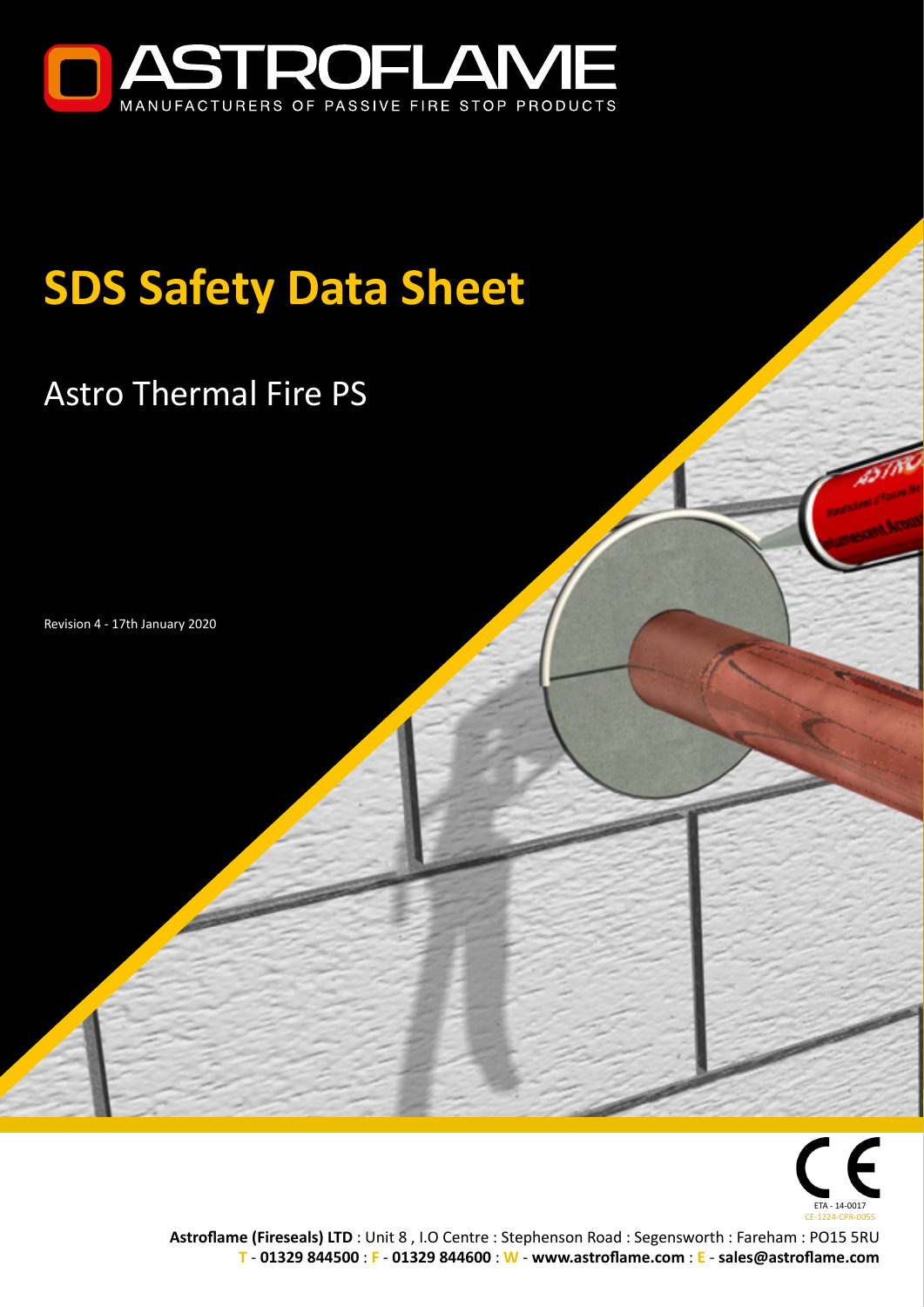

#### Section 1: Identification of the substance/mixture and of the company/undertaking

#### 1.1 Product identifier

**Product Name** : Astro Thermal Fire PS

**Product Code** : AFIPS

1.2. Relevant identified uses of the substance or mixture and uses advised against

Use of substance / mixture : Expands when heated to act as a fire stop. Main application is in fire protection.

#### 1.3. Details of the supplier of the safety data sheet

- **Company Name :** Astroflame (Fireseals) LTD
- Unit 8 , I.O Centre Stephenson Road Segensworth Fareham PO15 5RU United Kingdom
- **Tel Number :** (0) 44 1329 844500
- **Fax Number :** (0) 44 1329 844600
- **Email :** sales@astroflame.com

1.4. Emergency telephone number

**Tel Number :** (0) 44 1329 844500 During office hours 08:00 - 17:30

Section 2: Classification of the substance or mixture

#### 2.1. Classification of the substance or mixture

**Classification according to Regulation :**  The product is not classified according to CLP regulation. **(EC) No 1272/2008 [CLP/GHS]**

**Classification according to Directive :**  Not classified. **67/548/EEC or 1999/45/EC**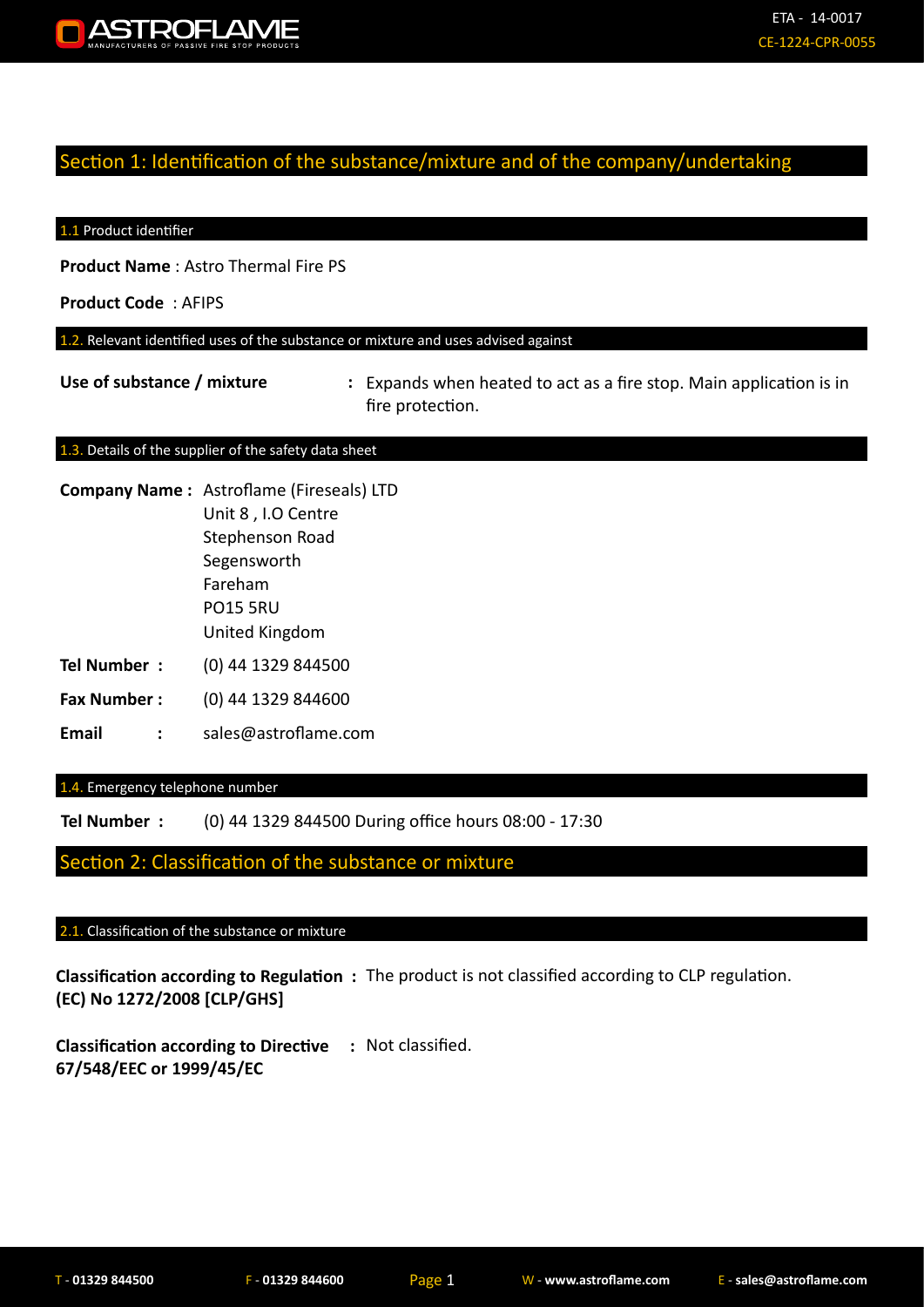#### 2.2. Label elements

| Labelling according to Regulation<br>(EC) No 1272/2008 [CLP/GHS] | : The product has not been classified and marked in accordance<br>with Regulation (EC) No 1272/2008.                   |
|------------------------------------------------------------------|------------------------------------------------------------------------------------------------------------------------|
| <b>Supplemental hazard information</b><br>(EU)                   | These products contain low bio-persistence mineral fibres<br>$\ddot{\cdot}$                                            |
|                                                                  | These products are not hazardous in the form in which they are<br>shipped by the manufacturer.                         |
|                                                                  | However, they may produce low levels of fibre-containing dust as<br>a result of downstream activities such as cutting. |
| 2.3.<br>Other hazards                                            |                                                                                                                        |

#### **Other Hazards :**

Mild mechanical irritation to skin, eyes and upper respiratory system may result from exposure, however any effects are usually temporary.

## Section 3: Composition/information on ingredients

## 3.2. Mixtures

**Mixtures :** 

These products are made from varying amounts of low bio-persistence mineral fibres, organic fibres and binders.

## Section 4: First aid measures

| 4.1. Description of first aid measures |                |                                                                                                                                                                                      |
|----------------------------------------|----------------|--------------------------------------------------------------------------------------------------------------------------------------------------------------------------------------|
| General                                | ÷              | The main hazards arise from downstream activities such as<br>cutting.                                                                                                                |
| Eye contact                            | ÷              | In case of eye contact, irrigate abundantly with water. Seek<br>medical attention.                                                                                                   |
| Inhalation                             | ÷              | Avoid breathing dust. If breathing difficulties are experienced<br>whilst cutting, remove to fresh air or a ventilated area and seek<br>medical advice.                              |
| <b>Skin contact</b>                    | ÷              | If possible, vacuum excessive dust from clothes as well as skin<br>and hair. Wash and clean contaminated skin with soap and clean<br>water. Clothes should be washed professionally. |
| Ingestion                              | ÷              | If small quantities are ingested, seek medical advice.                                                                                                                               |
| <b>Self-Protection for First Aider</b> | $\ddot{\cdot}$ | Wear suitable personal protective equipment to avoid inhaling<br>dust.                                                                                                               |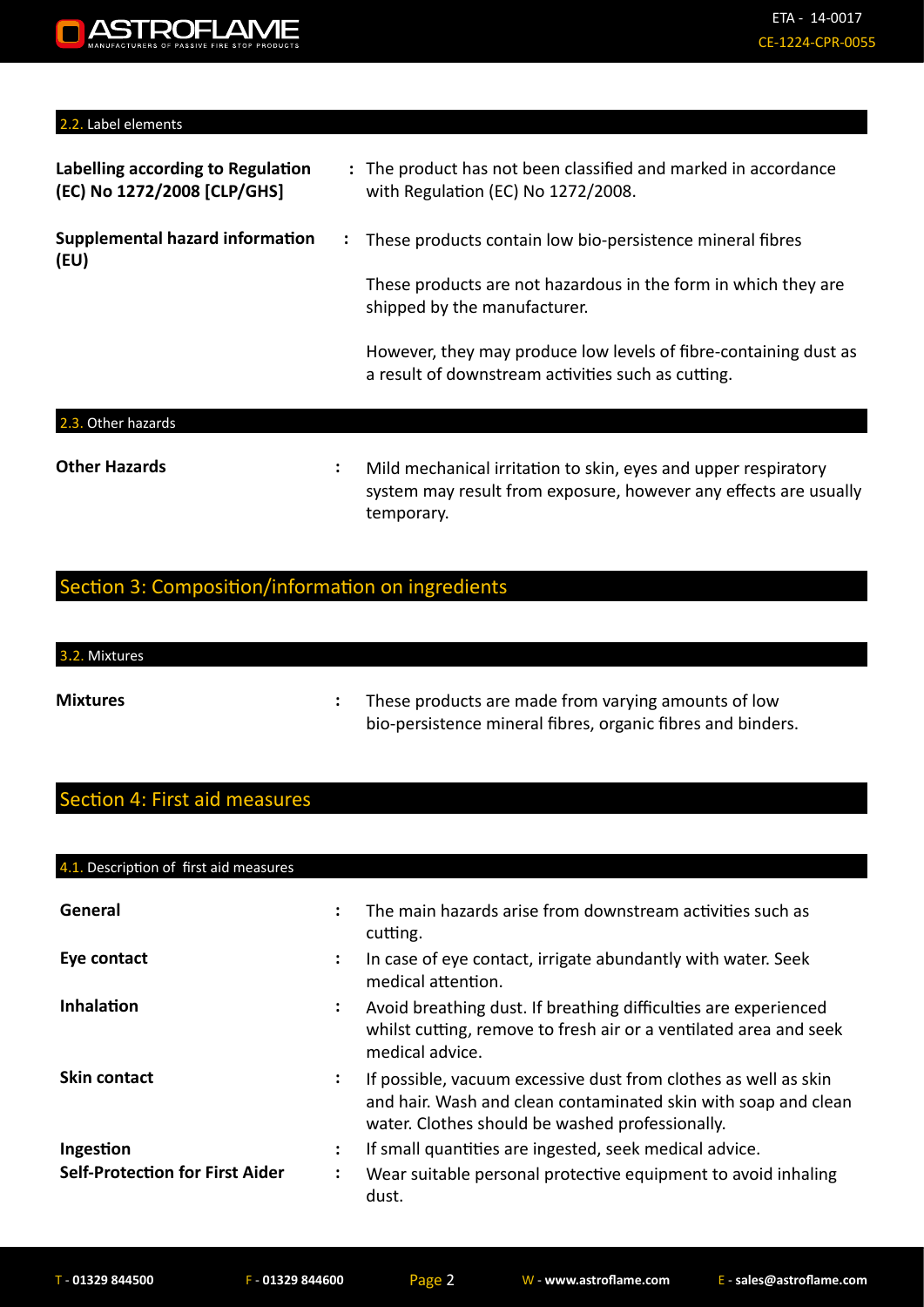

#### 4.2. Most important symptons and effects, both acute and delayed

| <b>Symptoms</b> | No symptoms expected. |
|-----------------|-----------------------|
| <b>Effects</b>  | No effects expected.  |

#### 4.3. Indication of any immediate medical attention and special treatment needed

| <b>Notes for Doctor</b>  | None required. |
|--------------------------|----------------|
| <b>Special Treatment</b> | None required. |

## Section 5: Fire-Fighting measures

#### 5.1. Extinguishing media

| Suitable extinguishing media   | Not flammable   |
|--------------------------------|-----------------|
| Unsuitable extinguishing media | Not applicable. |

#### 5.2. Special hazards arising from the substance or mixture

**Hazardous combustion products :** None.

#### 5.3. Advice for fire - fighters

Advice for fire - fighters : None.

### ection 6: Accidental release measures

#### 6.1. Personal precautions, protective equipment and emergency procedures

| For non-emergency personnel<br><b>Protective equipment</b> | ÷<br>÷ | Avoid inhaling dust.<br>Protective clothing should be provided for operators along with<br>protective equipment. (shown in Section 8) |
|------------------------------------------------------------|--------|---------------------------------------------------------------------------------------------------------------------------------------|
| <b>Emergency procedures</b><br>For emergency responders    | :      | None required.<br>Avoid inhaling dust                                                                                                 |
| Personal protective equipment                              | ÷      | Protective clothing should be provided along with protective<br>equipment (shown in section 8)                                        |
| 6.2. Environmental precautions                             |        |                                                                                                                                       |
| Environmental                                              | ÷      | Remove dust by using a vacuum cleaner fitted with 'H' type<br>filters. Where vacuum cleaning is not possible, dampen down             |

disposal.

dust and collect whilst still damp. Suitable bags are required for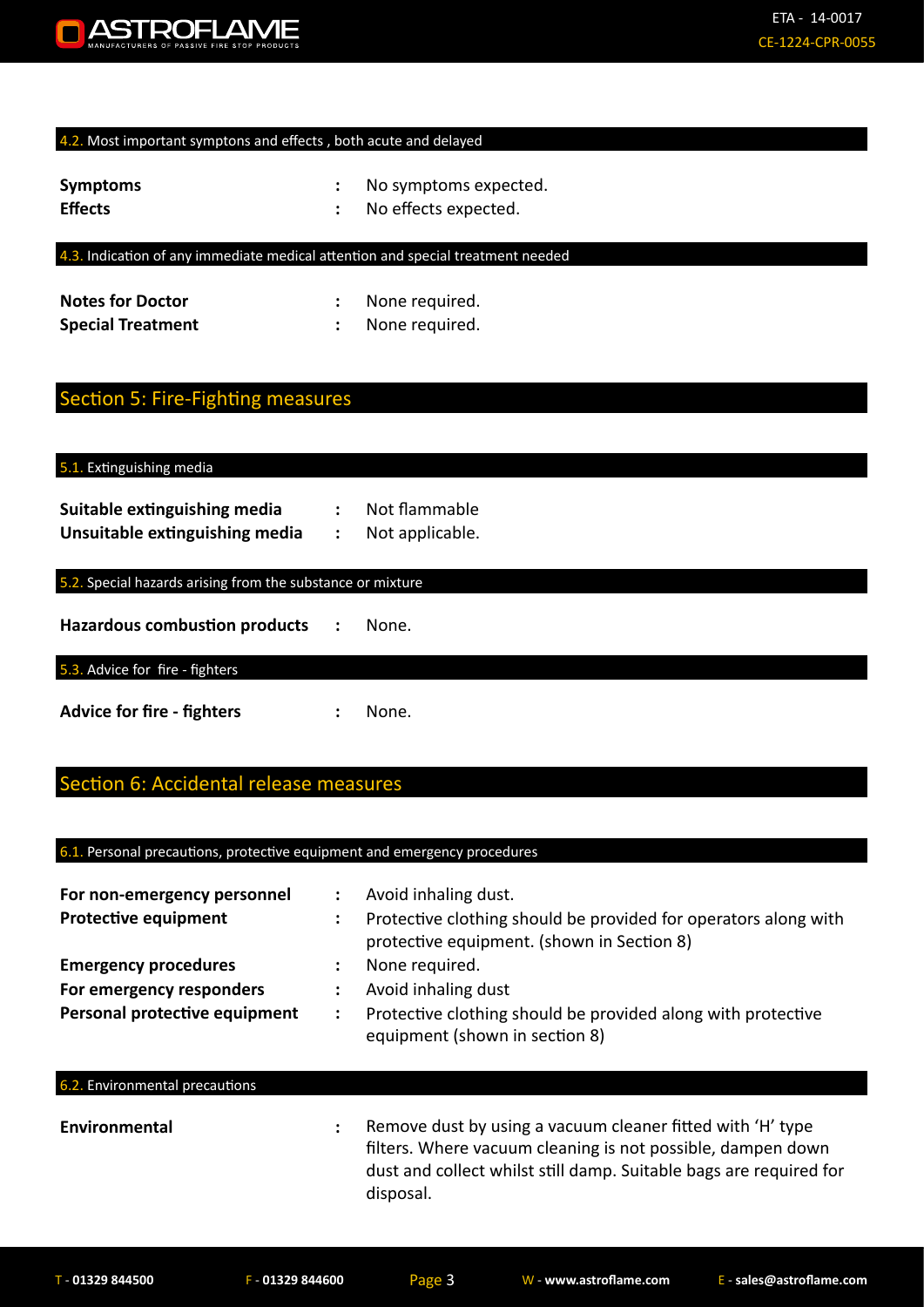#### 6.3. Methods and materials for containment and cleaning up

| For containment                  | $\bullet$ | Dampen down any dust spillages as soon as possible and collect<br>whilst still damp.                                                                       |
|----------------------------------|-----------|------------------------------------------------------------------------------------------------------------------------------------------------------------|
| For cleaning up                  | $\bullet$ | Remove dust using vacuum with 'H' type filters and suitable bags<br>for containment.                                                                       |
|                                  |           | Dust should be packaged into impermeable plastic sacks which<br>should be sealed. Such waste should then be disposed of<br>according to local regulations. |
| 6.4. Reference to other sections |           |                                                                                                                                                            |

| Reference to other sections | Section 7 for Handling and Storage and Section 8 for Protective |
|-----------------------------|-----------------------------------------------------------------|
|                             | Equipment.                                                      |

## Section 7: Handling and storage

#### 7.1. Precautions for safe handling **Protective measures : No special protective measures are normally required Advice on safe handling :** Normal safe precautions for handling can be employed. **Fire prevention :** Products are not flammable. **Aerosol and dust generation : prevention** Small amounts of dust may be generated if products are allowed to abrade against each other **Environmental precautions :** No special precautions are required. **Advice on general occupational :**  Wear protective clothing.

## 7.2. Conditions for safe storage, including any incompatibilities

| <b>Technical measures and storage</b><br>conditions | ÷ | Both un-cut and cut products should be packed to prevent<br>movement and abrasion during transit and to prevent absorption<br>of water.<br>Otherwise normal safe precautions for storage can be used. |
|-----------------------------------------------------|---|-------------------------------------------------------------------------------------------------------------------------------------------------------------------------------------------------------|
|                                                     |   | To avoid damage and distortion, store on a smooth level surface,<br>in a fully supported position off the ground and in a dry place.                                                                  |
| <b>Packaging materials</b>                          |   | Card cartons.                                                                                                                                                                                         |
| <b>Requirements for storage</b>                     |   | Dry location.                                                                                                                                                                                         |
| <b>Storage class</b>                                |   | $N/A$ .                                                                                                                                                                                               |
| <b>Materials to avoid</b>                           |   | No special requirements.                                                                                                                                                                              |
| <b>Further information on</b><br>storage conditions |   | $N/A$ .                                                                                                                                                                                               |

**hygiene**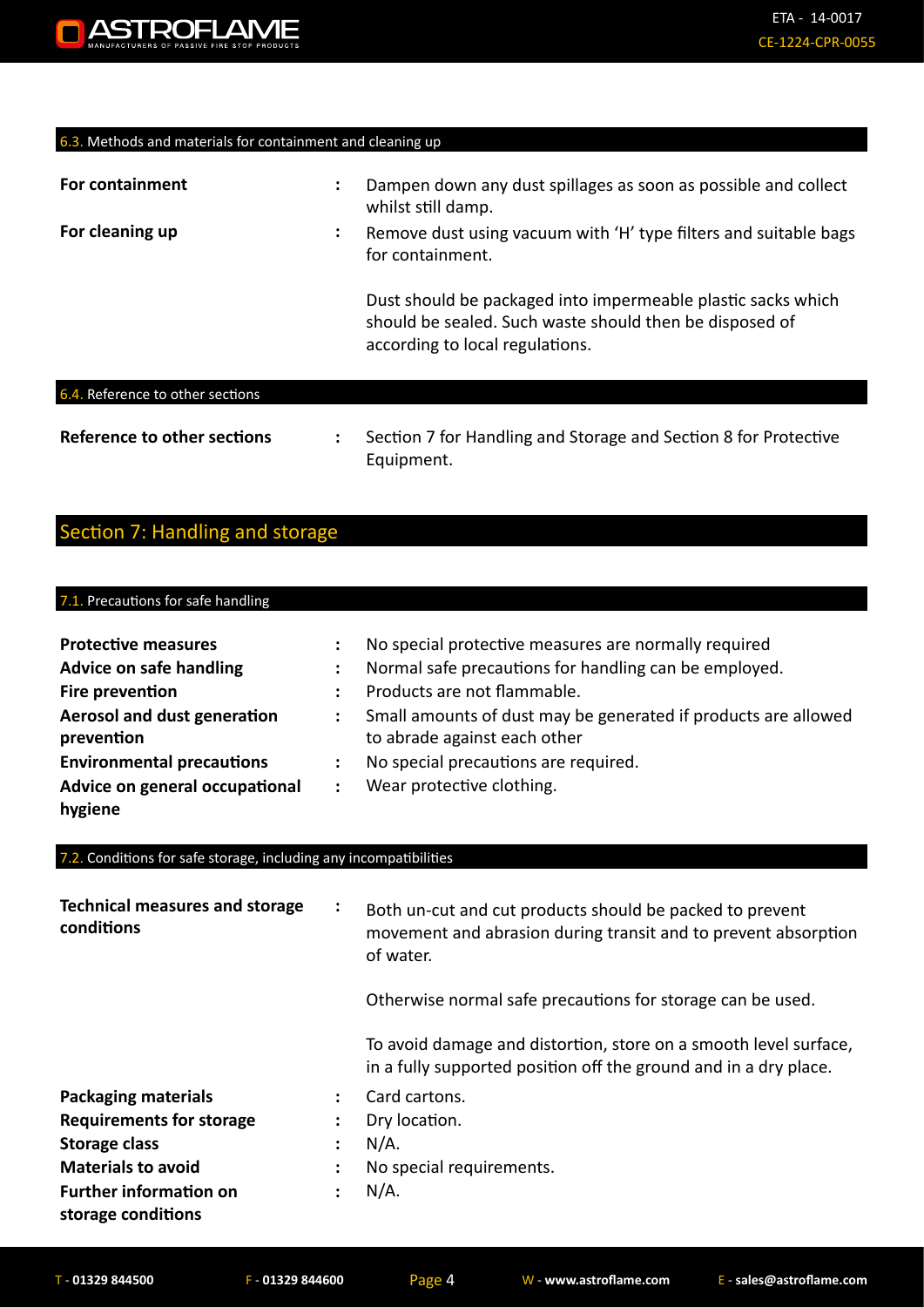

7.3. Specific end use(s)

**Specific end use(s) <b>:** See references to dust hazards during cutting, Section 4.

## Section 8: Exposure controls/personal protection

| 8.1. Control parameters   |                      |                                                                                                                                                                                                                                  |
|---------------------------|----------------------|----------------------------------------------------------------------------------------------------------------------------------------------------------------------------------------------------------------------------------|
| <b>Control Parameters</b> | $\ddot{\phantom{a}}$ | Reference should be made to local and country-specific<br>occupational exposure limits for dust and low bio-persistence<br>mineral fibres.                                                                                       |
|                           |                      | UK monitoring methods can be found as follows:                                                                                                                                                                                   |
|                           |                      | MDHS 14/4 – General methods of sampling and gravimetric<br>analysis of thoracic and inhalable aerosols.<br>MDHS 59 - Machine-made fibres airborne number concentration<br>and classification by phase contrast light microscopy. |
|                           |                      | NIOSH 0500 - Particulates not otherwise regulated, total.<br>NIOSH 0600 - Particulates not otherwise regulated, respirable.<br>NIOSH 7400 - Asbestos and other fibres by PCM.                                                    |
| 8.2. Exposure Controls    |                      |                                                                                                                                                                                                                                  |
| <b>Exposure Controls</b>  |                      | Fit and use appropriate local exhaust ventilation systems for<br>cutting and machining operations.                                                                                                                               |
|                           |                      | Maintain a clean workspace using a vacuum cleaner.                                                                                                                                                                               |

## 9: Information on basic physical and chemical properties

#### 9.1. Information on basic physical and chemical properties

| <b>Physical State</b>         |                      | Solid material                                                                 |
|-------------------------------|----------------------|--------------------------------------------------------------------------------|
| Appearance                    | $\ddot{\phantom{a}}$ | Formed product                                                                 |
| Colour                        | $\ddot{\phantom{a}}$ | Grey                                                                           |
| Odour                         | $\ddot{\cdot}$       | N/A                                                                            |
| <b>Odour threshold</b>        | $\mathbb{R}^n$       | N/A                                                                            |
| pH                            |                      | N/A                                                                            |
| <b>Melting/Freezing Point</b> |                      | N/A but see Astroflame Technical Brochure for maximum working<br>temperatures. |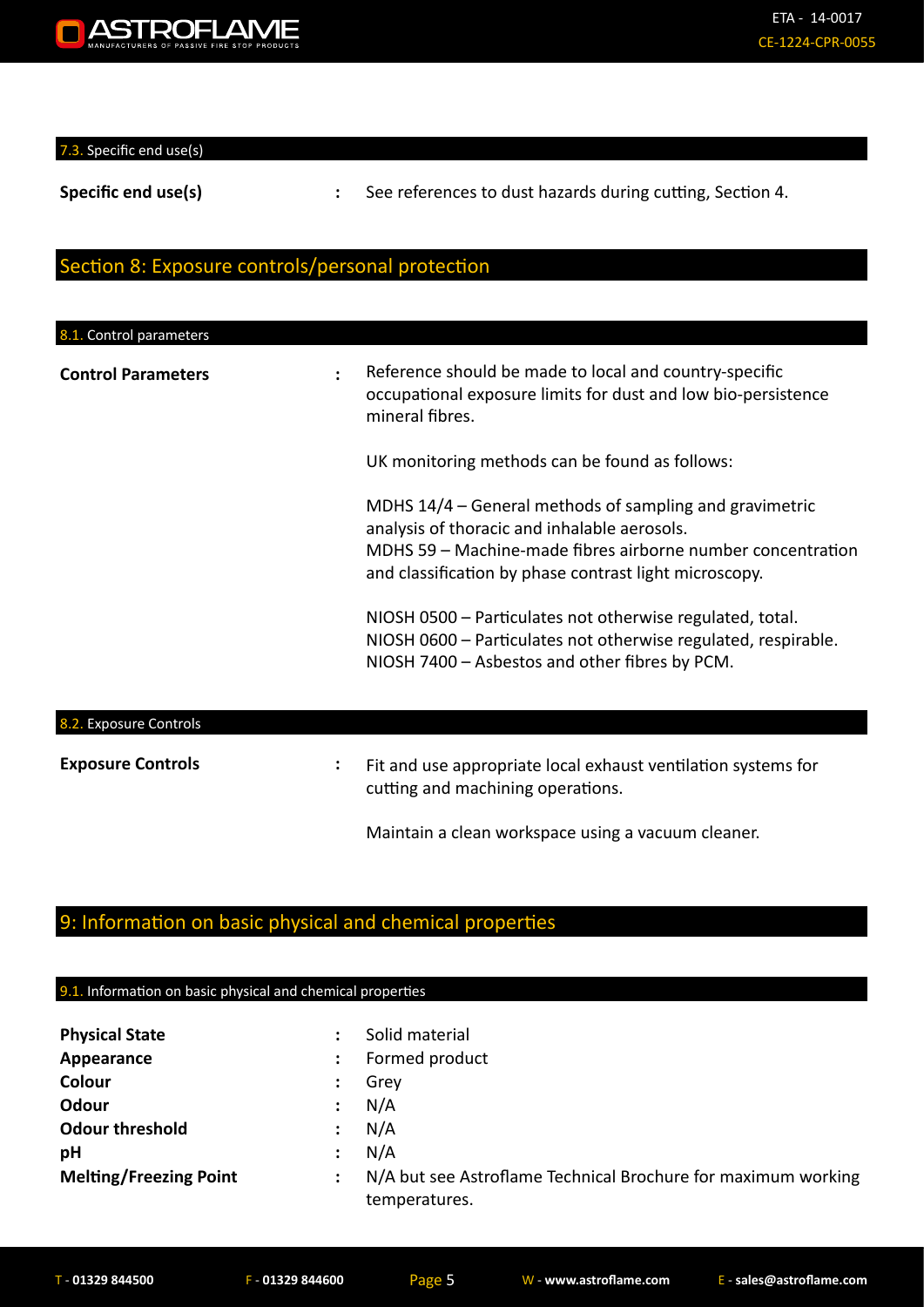| <b>Boiling point</b>               |                      | N/A                   |
|------------------------------------|----------------------|-----------------------|
| <b>Flash point</b>                 | $\ddot{\cdot}$       | N/A                   |
| <b>Evaporation rate</b>            | $\ddot{\phantom{a}}$ | N/A                   |
| Flammability (solid, gas)          | $\mathbf{L}$         | N/A                   |
| <b>Upper/lower flammability or</b> | $\ddot{\cdot}$       | N/A                   |
| explosive limits                   |                      |                       |
| <b>Upper explosive limit</b>       | :                    | N/A                   |
| Lower explosive limit              | ÷                    | N/A                   |
| Vapour pressure                    | $\ddot{\phantom{0}}$ | N/A                   |
| Vapour density                     |                      | N/A                   |
| <b>Relative density</b>            | $\ddot{\phantom{a}}$ | 200 kg/m3             |
| <b>Solubility</b>                  | $\ddot{\phantom{a}}$ | Not soluble in water. |
| Partition coefficient n-octanol/   | $\ddot{\cdot}$       | N/A                   |
| Water                              |                      |                       |
| <b>Auto-ignition temperature</b>   | $\ddot{\cdot}$       | N/A                   |
| <b>Decomposition temperature</b>   | $\ddot{\phantom{a}}$ | N/A                   |
| <b>Dynamic viscosity</b>           | $\ddot{\phantom{a}}$ | N/A                   |
| <b>Kinematic viscosity</b>         | $\ddot{\phantom{a}}$ | N/A                   |
| <b>Explosive Properties</b>        |                      | N/A                   |
| <b>Oxidising Properties</b>        | $\ddot{\phantom{a}}$ | N/A                   |
|                                    |                      |                       |

## Section 10: Stability and reactivity

| $\ddot{\phantom{a}}$                     | Stable and non-reactive. |  |
|------------------------------------------|--------------------------|--|
|                                          |                          |  |
| $\ddot{\phantom{a}}$                     | Stable and inert.        |  |
|                                          |                          |  |
|                                          | None.                    |  |
|                                          |                          |  |
|                                          | None.                    |  |
|                                          |                          |  |
| ÷                                        | None.                    |  |
| 10.6. Hazardous Decomposition Products   |                          |  |
| <b>Hazardous Decomposition Products:</b> | None.                    |  |
|                                          |                          |  |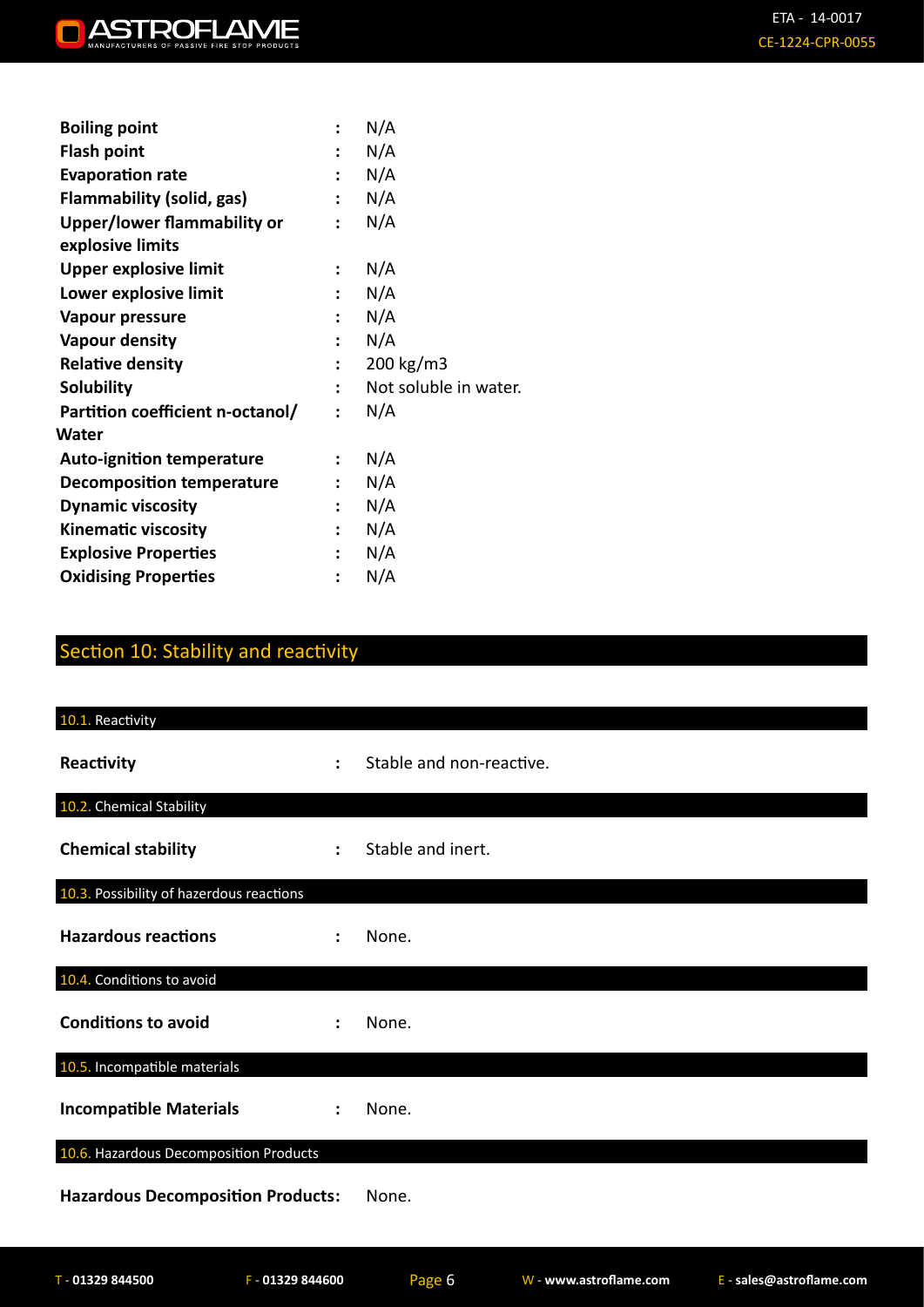

## Section 11: Toxicological information

| 11.1. Information on toxicological effects                                   |                                |                                                                                                                                                                                                                                                             |
|------------------------------------------------------------------------------|--------------------------------|-------------------------------------------------------------------------------------------------------------------------------------------------------------------------------------------------------------------------------------------------------------|
| <b>Toxicity values</b>                                                       |                                | Exposure is mainly due to low levels of dusts generated during<br>downstream activities such as cutting.<br>Low bio-persistence mineral fibres as used in these products have<br>been developed to be quickly and effectively cleared from lung<br>tissues. |
| Symptoms/routes of exposure                                                  |                                |                                                                                                                                                                                                                                                             |
| <b>Acute Effects</b>                                                         |                                |                                                                                                                                                                                                                                                             |
| <b>Acute Inhalation Toxicity</b><br><b>Skin Irritation</b><br>Eye Irritation | $\ddot{\phantom{a}}$<br>٠<br>٠ | Nose and throat irritation<br>Mild irritation.<br>Irritation.                                                                                                                                                                                               |
| <b>Chronic Effects</b>                                                       |                                |                                                                                                                                                                                                                                                             |
| <b>Respiratory or Skin Sensitisation</b>                                     | $\ddot{\cdot}$                 | Irritation of both the respiratory tract and skin is by mechanical<br>means and is not the result of an allergic reaction or chemical<br>damage.                                                                                                            |

| Section 12: Ecological information       |                      |                                                                                                                                                                           |
|------------------------------------------|----------------------|---------------------------------------------------------------------------------------------------------------------------------------------------------------------------|
| 12.1. Toxicity                           |                      |                                                                                                                                                                           |
| <b>Toxicity</b>                          |                      | is insoluble in water and remains stable over time. The major<br>constituents are similar in their chemical composition to naturally<br>occurring materials and minerals. |
| 12.2. Persistence and Degradability      |                      |                                                                                                                                                                           |
| <b>Persistence and degradability</b>     |                      | Not established                                                                                                                                                           |
| 12.3. Bioaccumulative potential          |                      |                                                                                                                                                                           |
| <b>Bioaccumulative potential</b>         |                      | Not established.                                                                                                                                                          |
| 12.4. Mobility in soil                   |                      |                                                                                                                                                                           |
| <b>Mobility in Soil</b>                  |                      | No information available.                                                                                                                                                 |
| 12.5. Results of PBT and vPvB assessment |                      |                                                                                                                                                                           |
| <b>PBT</b> identification                | $\ddot{\phantom{a}}$ | The product do not contain substances that are considered as<br>either PBT or vPvB.                                                                                       |
| $T - 01329844500$                        | F - 01329 844600     | Page 7<br>W - www.astroflame.com<br>$E - sales@astroflame.com$                                                                                                            |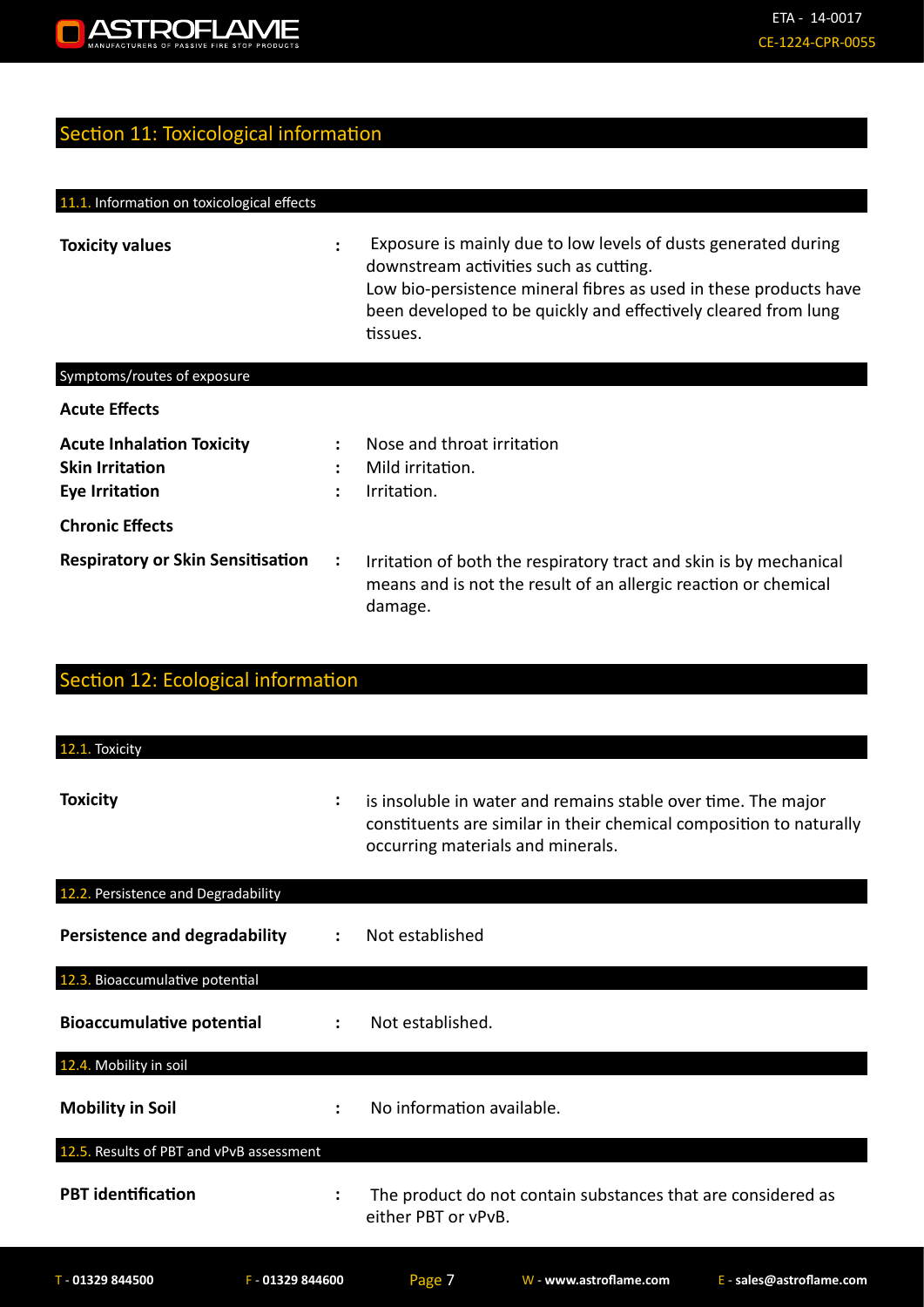

12.6. Other adverse effects

**Other adverse effects :** No other additional information available.

## Section 13: Disposal considerations

| 13.1. Waste treatment methods     |                                                                                          |
|-----------------------------------|------------------------------------------------------------------------------------------|
| <b>Product/Packaging Disposal</b> | Packaging can be cleaned and recycled.                                                   |
| <b>Waste Treatment Options</b>    | Waste from the product may be disposed of in landfill according<br>to local regulations. |

## Section 14: Transport information

| 14.1. UN Number                                                                       |                |                                                                         |
|---------------------------------------------------------------------------------------|----------------|-------------------------------------------------------------------------|
| <b>UN Number</b>                                                                      | $\ddot{\cdot}$ | Product is not dangerous according to current transport<br>regulations. |
| 14.2. UN Proper Shipping Name                                                         |                |                                                                         |
| <b>UN Proper Shipping Name</b>                                                        |                | N/A                                                                     |
| 14.3. Transport Hazard Class(es)                                                      |                |                                                                         |
| <b>Transport Hazard Class(es)</b>                                                     |                | N/A                                                                     |
| 14.4. Packing Group                                                                   |                |                                                                         |
| <b>Packing Group</b>                                                                  |                | N/A                                                                     |
| 14.5. Environmental Hazards                                                           |                |                                                                         |
| <b>Environmental Hazards</b>                                                          |                | N/A                                                                     |
| 14.6. Special Precautions for User                                                    |                |                                                                         |
| <b>Special Precautions for User</b>                                                   | $\ddot{\cdot}$ | N/A                                                                     |
| 14.7. Transport in Bulk According to Annex II of MARPOL 73/78 and the IBC Code        |                |                                                                         |
| <b>Transport in Bulk According to</b><br>Annex II of MARPOL 73/78 and the IBC<br>Code |                | N/A                                                                     |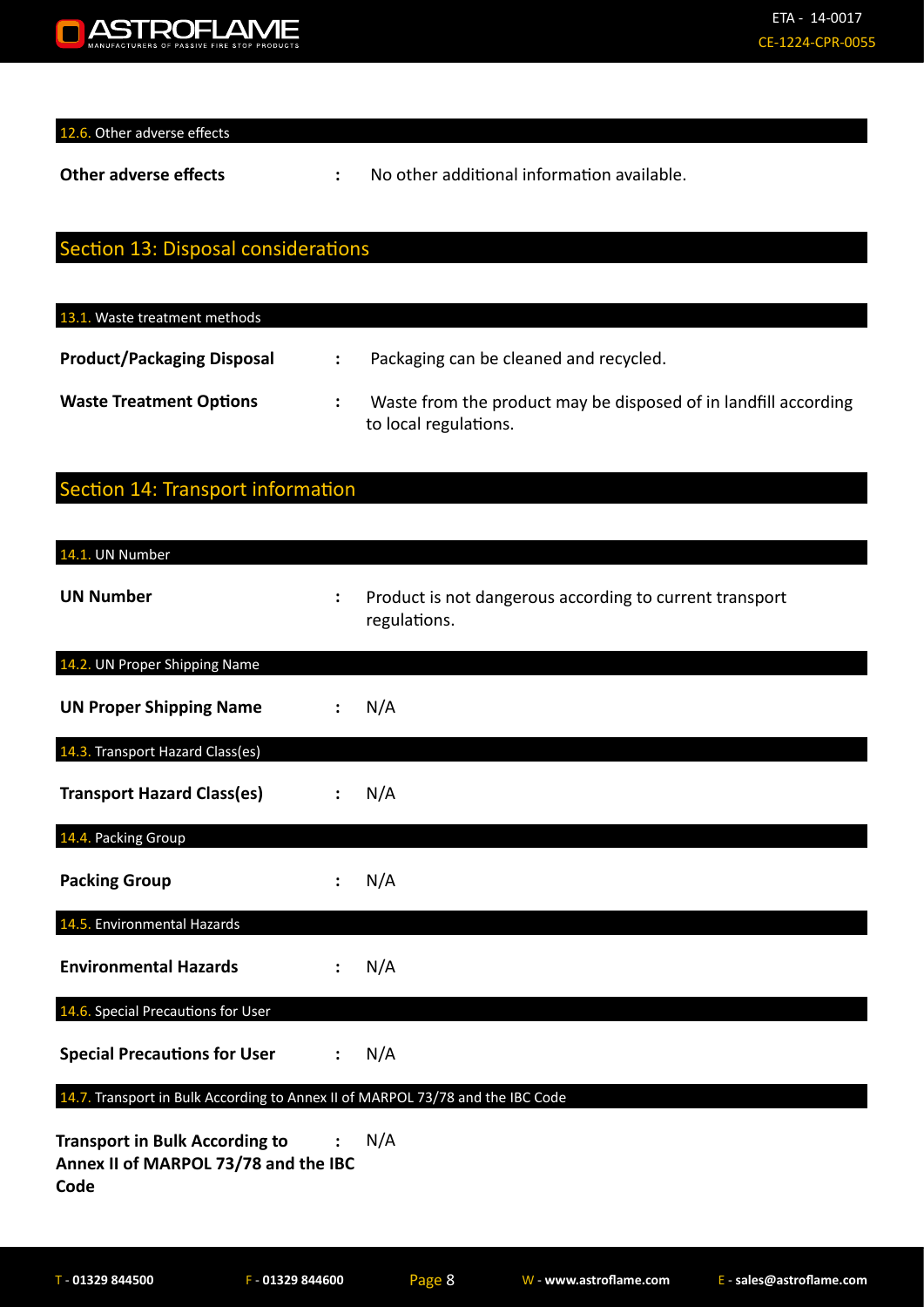## Section 15: Regulatory information

| <b>EU Regulations</b>             |   | Regulation (EC) No 1907/2006, 18th December 2006, on<br>Regulation, Evaluation, Authorisation and Restriction of Chemicals<br>(REACH).                    |
|-----------------------------------|---|-----------------------------------------------------------------------------------------------------------------------------------------------------------|
|                                   |   | Regulation (EC) No 1272/2008, 20th January 2009, on<br>Classification, Labelling and Packaging of Substances and Mixtures<br>(OJL 353).                   |
|                                   |   | The 7th Adaption of Technical Progress (ATP) to Regulation (EC)<br>No 1272/2008 was published on 15th July 2015.                                          |
| <b>Worker Protection</b>          | ÷ | In accordance with the following directives and their<br>amendments:                                                                                      |
|                                   |   | Council Directive 89/391/EEC, 12th June 1989 on the Introduction<br>of measures to encourage improvements in the health and safety<br>of workers at work. |
|                                   |   | Council Directive 98/24/EC, 7th April 1998 on the Protection of<br>workers from the risks related to chemical agents at work                              |
| 15.2. Chemical safety assessment  |   |                                                                                                                                                           |
| <b>Chemical Safety Assessment</b> |   | Available on request                                                                                                                                      |

15.1. Safety, health and environmental regulations/legislation specific for the substance or mixture

## Section 16: Other information

| 16.1. Indication of Changes                             |                      |                                    |  |
|---------------------------------------------------------|----------------------|------------------------------------|--|
| <b>Indication of Changes</b>                            | ÷                    | All sections updated October 2016. |  |
| 16.2. Abbreviations and Acronyms                        |                      |                                    |  |
| <b>Abbreviations and Acronyms</b>                       | $\ddot{\phantom{a}}$ | None used.                         |  |
| 16.3. Key Literature References and Sources of Data     |                      |                                    |  |
| <b>Key Literature References</b><br>and Sources of Data | $\ddot{\phantom{a}}$ | See main sections.                 |  |